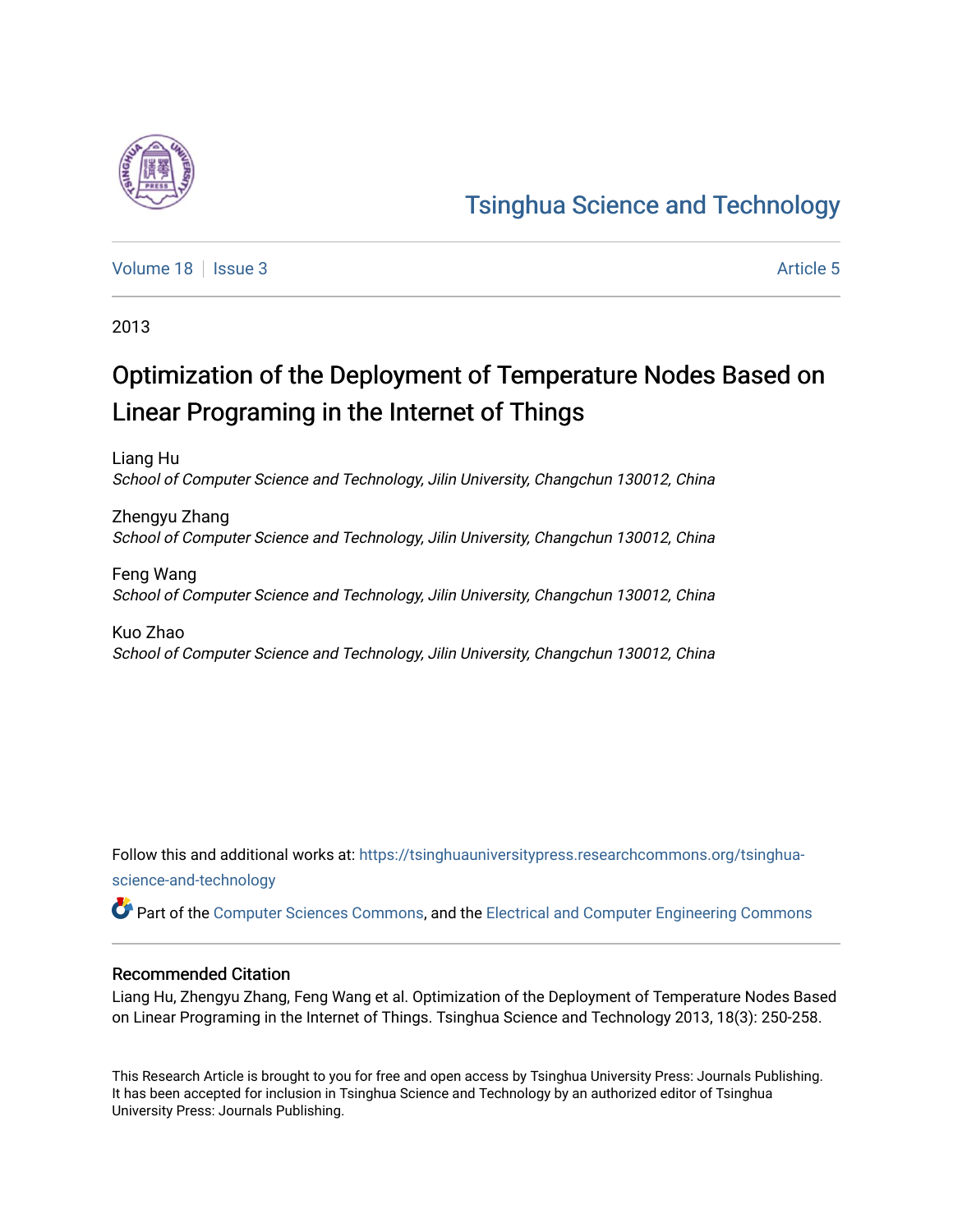## Optimization of the Deployment of Temperature Nodes Based on Linear Programing in the Internet of Things

Liang Hu, Zhengyu Zhang, Feng Wang, and Kuo Zhao

Abstract: The Internet of Things emphasizes the concept of objects connected with each other, which includes all kinds of wireless sensor networks. An important issue is to reduce the energy consumption in the sensor networks since sensor nodes always have energy constraints. Deployment of thousands of wireless sensors in an appropriate pattern will simultaneously satisfy the application requirements and reduce the sensor network energy consumption. This article deployed a number of sensor nodes to record temperature data. The data was then used to predict the temperatures of some of the sensor node using linear programming. The predictions were able to reduce the node sampling rate and to optimize the node deployment to reduce the sensor energy consumption. This method can compensate for the temporarily disabled nodes. The main objective is to design the objective function and determine the constraint condition for the linear programming. The result based on real experiments shows that this method successfully predicts the values of unknown sensor nodes and optimizes the node deployment. The sensor network energy consumption is also reduced by the optimized node deployment.

Key words: Internet of Things; linear programming; optimized node deployment; energy consumption

### 1 Introduction

The Internet of Things connects objects with each other, with applications in the Internet of Things bound to be very large. Some typical applications are environmental monitoring, intelligent transportation<sup>[1]</sup>, intelligent medical systems, intelligent homes, and intelligent logistics which need large numbers of sensors or Radio Frequency Identifications (RFIDs) to collect huge amounts of accurate information. Even without considering the Quality of Service (QoS), the sensors need to have clear objections and abilities to process the huge amounts of information and control the costs of a large numbers of sensors. Sensor redundancy is also important since some of these many sensors will fail. The energy consumption and processing capabilities in the nodes of the Internet of Things have affected development of the Internet of Things. Improving the processing capability or reducing power consumption of a single node is often difficult. Thus, a better idea is to optimize the network node deployment. Yun and  $Zhang^{[2]}$  indicated that besides the heating system, the indoor temperature is mainly affected by the amount of daylight with the elevation angle of the sun, the main factor controlling the amount of light that increases the indoor temperature. Some minor reasons such as sudden climate changes and human factors have some effect but these are not the focus of this discussion. The temperatures of different locations in a room may differ due to the amount of sunlight hefting that area, so many sensor nodes are needed in a room to give an overall understanding of the indoor temperature. The optimal deployment of nodes in the Internet of Things

Liang Hu, Zhengyu Zhang, Feng Wang, and Kuo Zhao are with the School of Computer Science and Technology, Jilin University, Changchun 130012, China. E-mail: hul@jlu.edu.cn; wander95969@163.com; wangfeng12@mails.jlu.edu.cn; zhaokuo@jlu.edu.cn.

To whom correspondence should be addressed. Manuscript received: 2013-04-02; revised: 2013-05-01; accepted: 2013-05-01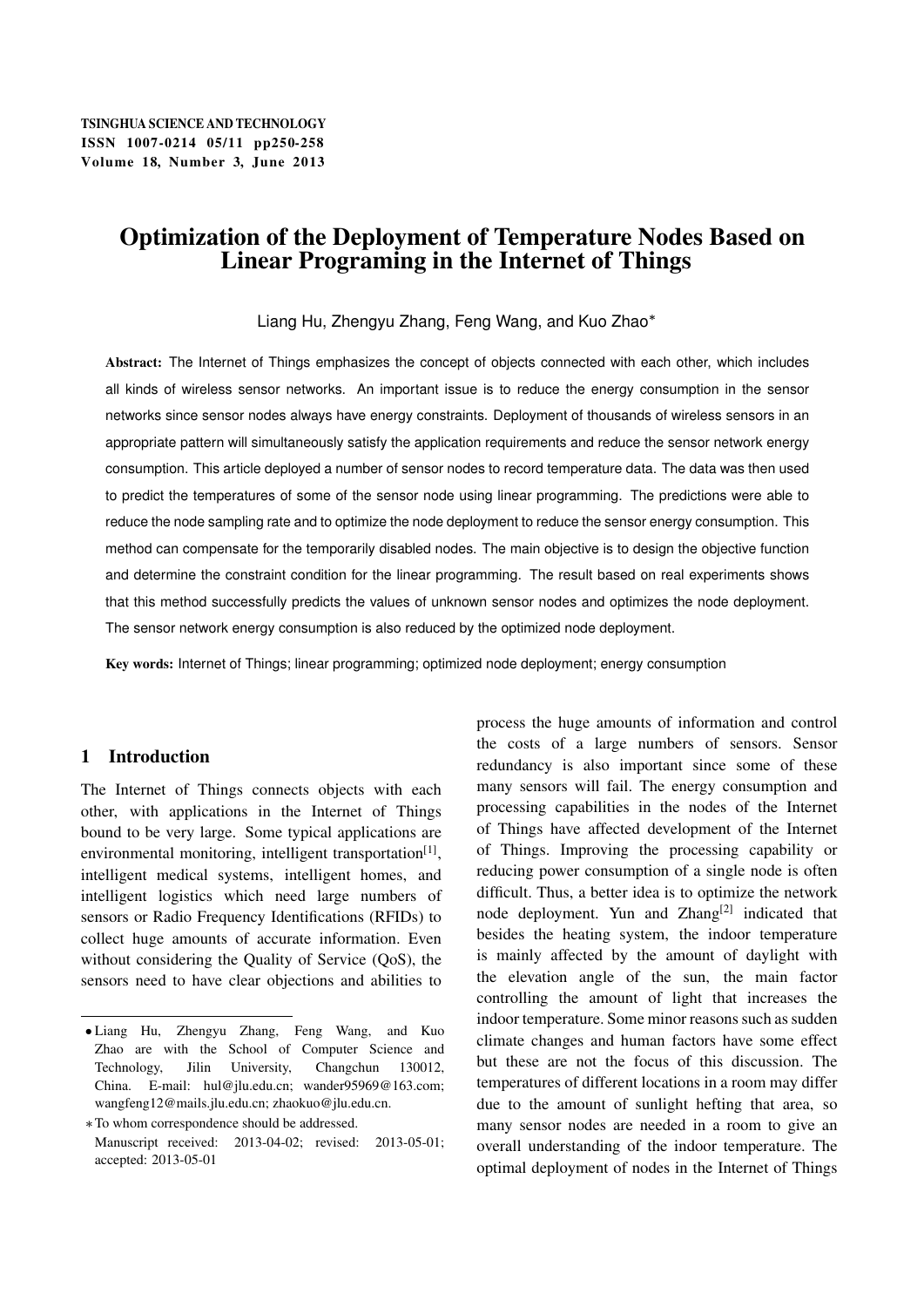(IOT) was studied by setting up an indoor temperature monitoring system in three typical rooms. Large scale monitoring of indoor temperatures will require many sensor nodes in many rooms. Deploying many sensors in a room will give a more comprehensive understanding of the indoor temperature, but the sensors need to be deployed in appropriate positions in the room and the optimal locations are difficult to determine. Here, the objective is to reduce the cost of the sensor nodes and the overall energy consumption of the Internet of Things especially for large-scale applications. More sensors will then provide more information. Analysis of the sensor temperature data shows that the temperatures of many nodes are related with each other. Too much data may adversely influence the processing efficiency and application speed. The temperature of sunny side of the room will be higher than the shaded side. Thus, the temperature of a specific location is related to the temperatures in other spots in the same area or even in different areas. With the appropriate model for this relationship, the temperature of a sensor node can be predicted from the temperatures of other nodes, and the node deployment can be optimized to reduce the number of sensor nodes, to replace temporarily disabled nodes, and to reduce the node sampling rate to reduce the node cost and the number of battery replacements.

In this study, 10 sensors were deployed in three rooms to monitor the indoor temperatures and deliver the data using a wireless multi-hop system from the sensors to a base station connected to a computer which transformed the data into Ethernet data for storage in the computer. Then, linear programming is used to predict the sensor readings based on other node readings. Optimization of the node deployment reduces the number of nodes and the node sampling rate and reduces the overall network power consumption and the number of battery replacements. The prediction capability can also be used to cope with temporary node failures in the network by predicting the temperatures of disabled sensors.

### 2 Related Work

Zhang et al.<sup>[3]</sup> and Wang and  $\text{Cai}^{[4]}$  both developed information systems based on the IOT. Zhang et al. used RFID for the perception layer combined with intelligent phones, GPS, GIS, and other systems. Wang and Cai collected temperature, humidity, and pH data

from the sensors. Xian et al.<sup>[5]</sup> described a realtime monitoring system to effectively improve the management of chemical laboratories and dangerous goods warehouses using a system similar to the system of Zhang et al.<sup>[3]</sup> Chang and Zhang<sup>[6]</sup> and Katabira et al.[7] proposed systems for monitoring the environment using Wireless Sensor Network (WSN) with Chang and Zhang using fuzzy logic to automatically get the best expected data while the system of Katabira et al.[7] controled the air-conditioning flow nozzle and the temperature distribution. Both sensors used the IEEE 802.15.4/Zigbee communication protocol. Many people have designed methods to reduce energy consumption in network sensors. Shi[8] focused on the optimal load balancing overlay design problem. Hu and Zhang[9] proposed a node deployment optimization method based on a genetic algorithm to improve the target detection accuracy in WSNs by calculating the global optimal solution for their optimization of the sensor positions. Hu and Zhang only used the simulations to validate the effectiveness of their algorithm. Long and Gui<sup>[10]</sup> studied the optimization of the network performance in a movement-assisted data gathering scheme by analyzing the energy consumption of wireless sensor networks with node uniform distribution. However, their research was also based on simulations.

Ren<sup>[11]</sup>, Li et al.<sup>[12]</sup>, and Zhang<sup>[13]</sup> used actual tests to evaluate their methods. The system of Li et al.<sup>[12]</sup> was based on the IOT and optimized the networking protocol to reduce energy usage for the whole network. Zhang<sup>[13]</sup> presented a power management scheme in their real system to save energy with the result showing that the working overhead could be reduced by 47%.  $\text{Ren}^{[11]}$  balanced the network load to improve the network lifetime with her node deployment strategy with a carefully designed path of the mobile anchor node for better sensor positioning.

Most of these monitoring systems were aimed at monitoring and control. Different systems have different application targets, such as improving the management of dangerous goods in chemistry laboratories or warehouses $[3, 5]$  or better management of the environment for crops<sup>[4, 14]</sup>. Katabira et al.<sup>[7]</sup> suggested for system control while others have focused on monitoring. Chang and Zhang<sup>[6]</sup> monitored indoor temperatures and humilities with a fuzzy-PID algorithm to get the most expected data, while Wu et al.  $[15]$ put more emphasis on real-time monitoring. Zhang<sup>[13]</sup>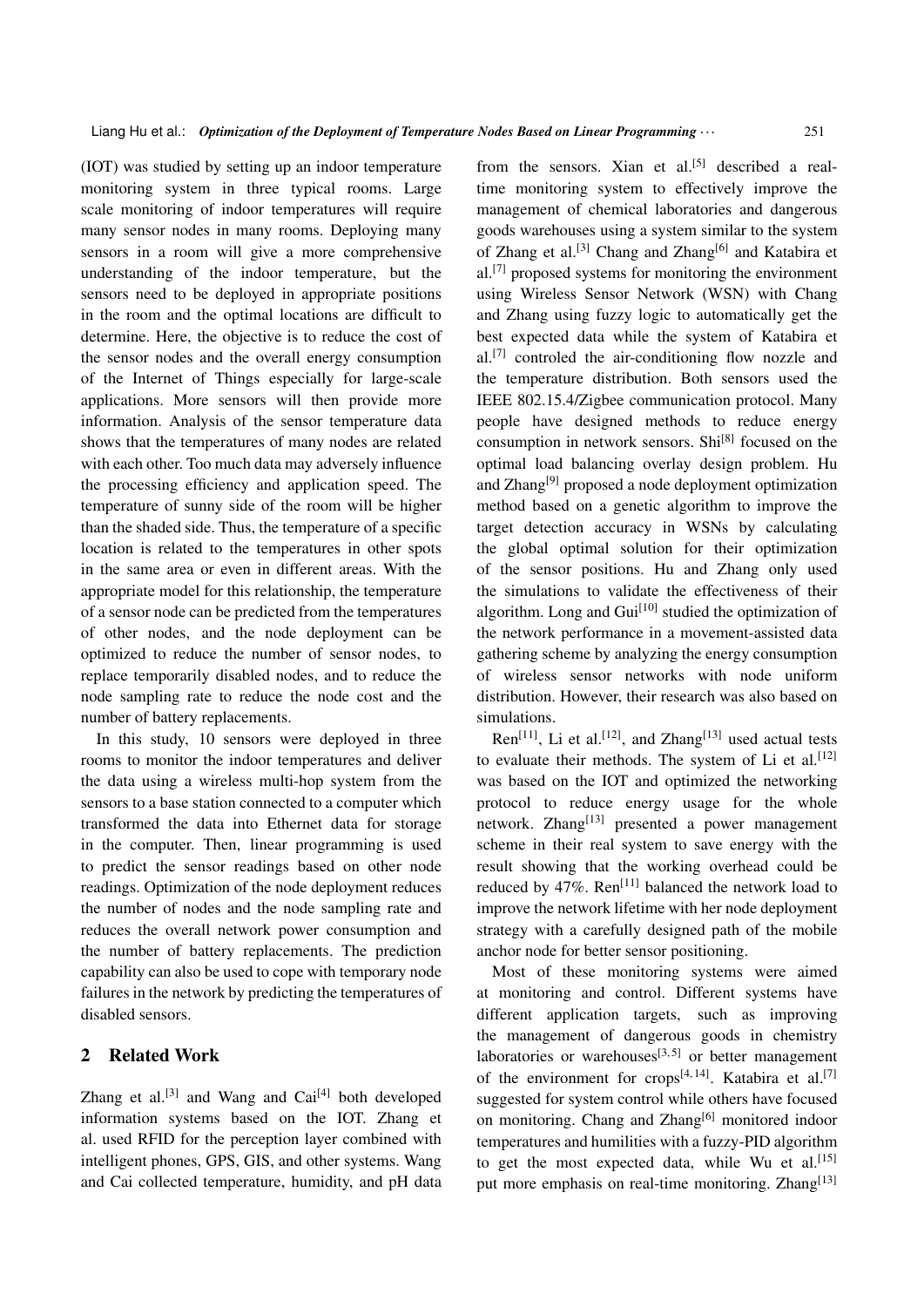described a system to monitor and protect the living environment for wildlife.

Other studies sought to optimize the deployment of sensors to reduce energy consumption $[9-13]$ . Some of the algorithms were only tested using simulations instead of real data from the sensor nodes. The priorities of most node deployment algorithms have been to increase the coverage area, to enhance the network connectivity to extend the network lifetime and to improve the data transmission accuracy. Li et  $al.<sup>[12]</sup>$  optimized the system networking protocol to reduce energy consumption. Zhang<sup>[13]</sup> used a power management scheme to reduce energy consumption and the working overhead by 47%.

The current study used an indoor temperature monitoring system with real data to validate the design using IRIS nodes. The study focuses on reducing the number of sensors and the sampling rate to save energy for the entire network in the IOT. In addition, once the system can predict the monitoring value for a sensor, the system can compensate for temporary sensor failure. IOT applications usually need many sensors. If the QoS is not a limitation, many of the sensors are not necessary because the data they monitor is redundant or is related with other data. These unnecessary nodes not only waste energy but also add to the complexity of the monitoring and controlling systems and even computations in higher level applications. In this case, the unnecessary nodes can be removed to improve the monitoring system efficiency. This article presents a prediction and location optimization method based on real monitoring data. The method uses linear programming to predict some node temperatures from other node data and sensor historical data. Accurate predictions allow removal of some nodes or appropriate reductions of the sampling rate to optimize the node deployment. Optimizing the deployment will reduce sensor energy consumption and the energy consumption of the entire sensor network.

#### 3 Experimental Design

Katabira et al.<sup>[7]</sup> used 12 motes and 8 laser sensors. Jimenez et al.<sup>[14]</sup> used 5 Tmote Sky sensors in a greenhouse. Hu and Zhang<sup>[9]</sup> used 7 sensor nodes. Some articles do not state how many nodes were used. This study used 10 IRIS sensors selected based on the laboratory conditions and the size of the experimental site. The ten sensor nodes were deployed in three rooms with three nodes in rooms 1 and 2 and four nodes in room 3 to collect data. The three rooms were close to each other geographically with windows having different orientations. Historical data was then obtained from all the sensors and stored in the computer. The data was divided into 5 groups with 4 groups for training and 1 for testing. The five groups of data were collected around 15:50 in April in Changchun and were referred to as training 1-4 and test 2. Two more groups of data were collected for testing around 20:07 and 13:22 in April in Changchun and were referred to as test 1 and test 3. Thus, there are 4 groups of training data and 3 groups of testing data at different times. The next step was to design the objective function, calculate the constraint conditions for the equations and inequalities, and determine the constant vector. The genetic algorithm in Matlab<sup>[16]</sup> was used to solve the linear programming problem. The temperatures of the right sensor were then used to predict the test data. The main experimental steps were shown in Fig. 1.



Fig. 1 Flowchart for predicting the temperatures.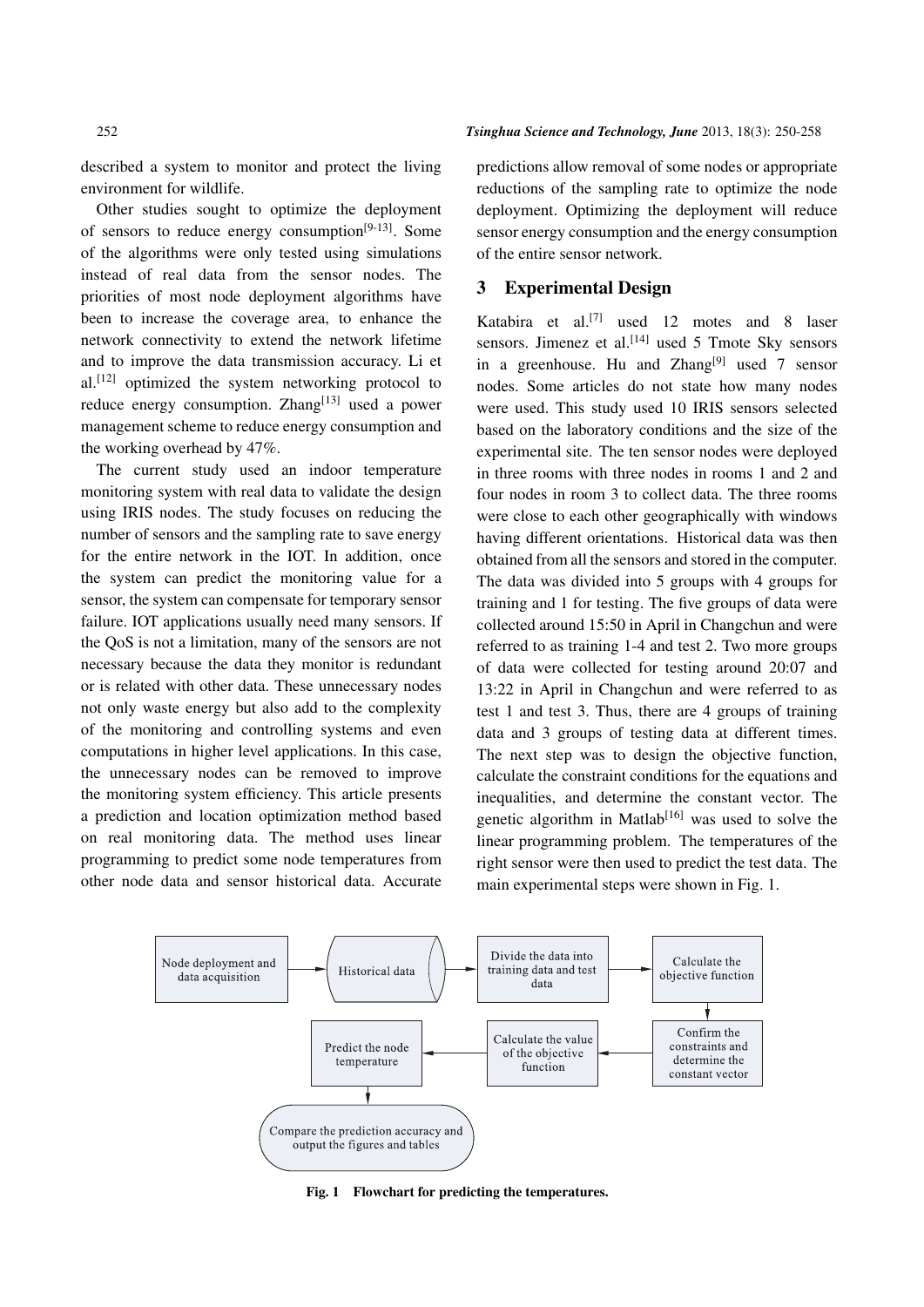#### 3.1 Data collection

#### 3.1.1 Node introduction

IRIS node produced by Crossbow Technology Inc. was used as the sensor node. These sensors were based on the Atmegal1281 micro-processing chip and a RF230 RF chip working at 2.4 GHz and supporting the IEEE 8.2.15.4/Zigbee communication protocol. The IRIS $[17]$ node features several new capabilities that enhance the overall functionality of Crossbows wireless sensor networking products. The node has a three times greater radio range and twice the program memory of MICA Motes and outdoor line-of-sight tests have yielded ranges as great as 500 meters between nodes without amplification. The IRIS not only has a longer transmission distance, but also has ultra-low power consumption and, thus, a longer battery life. The IRIS is designed specifically for deeply embedded sensor networks.

#### 3.1.2 Node deployment

Ten sensor nodes were set in three rooms as the wireless multi-hop mesh network. All of the nodes delivered messages through the wireless multi-hop mesh network with the messages finally delivered to the base station. The base station was connected to a computer through a USB data cable. The base station works as an aggregation node collecting the data monitored by the sensor nodes for transfer to the computer. The data was in the database to complete the data collection. Some of the nodes were deployed on the walls with others on the windows, so the sensor temperatures were quite different. The topology of the nodes, base station, and computer is shown in Fig. 2.



Fig. 2 Data acquisition network topology.

#### 3.1.3 Data preprocessing

Network or node failure can occur while the sensors are delivering the data packets so some of the data may be redundant, missing or invalid. Thus, data preprocessing is necessary to remove enormous data as much as possible to reduce the influence of enormous results. The data was preprocessed according to the following rules:

- (1) Remove duplicate data points which are exactly the same.
- (2) When data is missing, all the data at that time point is discarded. Thus, all of the data for all ten sensor nodes are in groups.
- (3) Some of the temperature data was invalid such as negative values in the summer or other similar situations.
- (4) Sudden temperature changes in a credible range are retained once there may be heat sources nearby.

#### 3.2 Linear programming

#### 3.2.1 Standard linear programming form

The linear programming objective function is either maximized or minimized with various constraint conditions on the equations such as equations or inequalities so the form of the linear programming problem is quite uncertain. Zhang<sup>[18]</sup> gave some rules for the standard form of linear programming problem. The standard linear programming form has an objective function that is to be minimized with non-negative decision variables and non-negative constants on the right side. The problem can be expressed in the following form:

with

$$
\begin{cases}\na_{11}x_1 + a_{12}x_2 + \dots + a_{1n}x_n = b_1, \\
\dots \\
a_{21}x_1 + a_{22}x_2 + \dots + a_{2n}x_n = b_2, \\
a_{m1}x_1 + a_{m2}x_2 + \dots + a_{mn}x_n = b_m, \\
x_1, x_2, \dots, x_n \ge 0\n\end{cases}
$$
\n(2)

minimize $(c_1x_1 + c_2x_2 + \cdots + c_nx_n)$  (1)

where  $b_i \geq 0$   $(i = 1, 2, \dots, m)$ . Formula (1) expresses the objective function with Formula (2) expressing the constraint conditions. The standard form can be abbreviated as:

#### (1) Matrix form:

$$
minimize = cx
$$
 (3)

with

$$
\begin{cases} Ax = B \\ x \ge 0 \end{cases}
$$
 (4)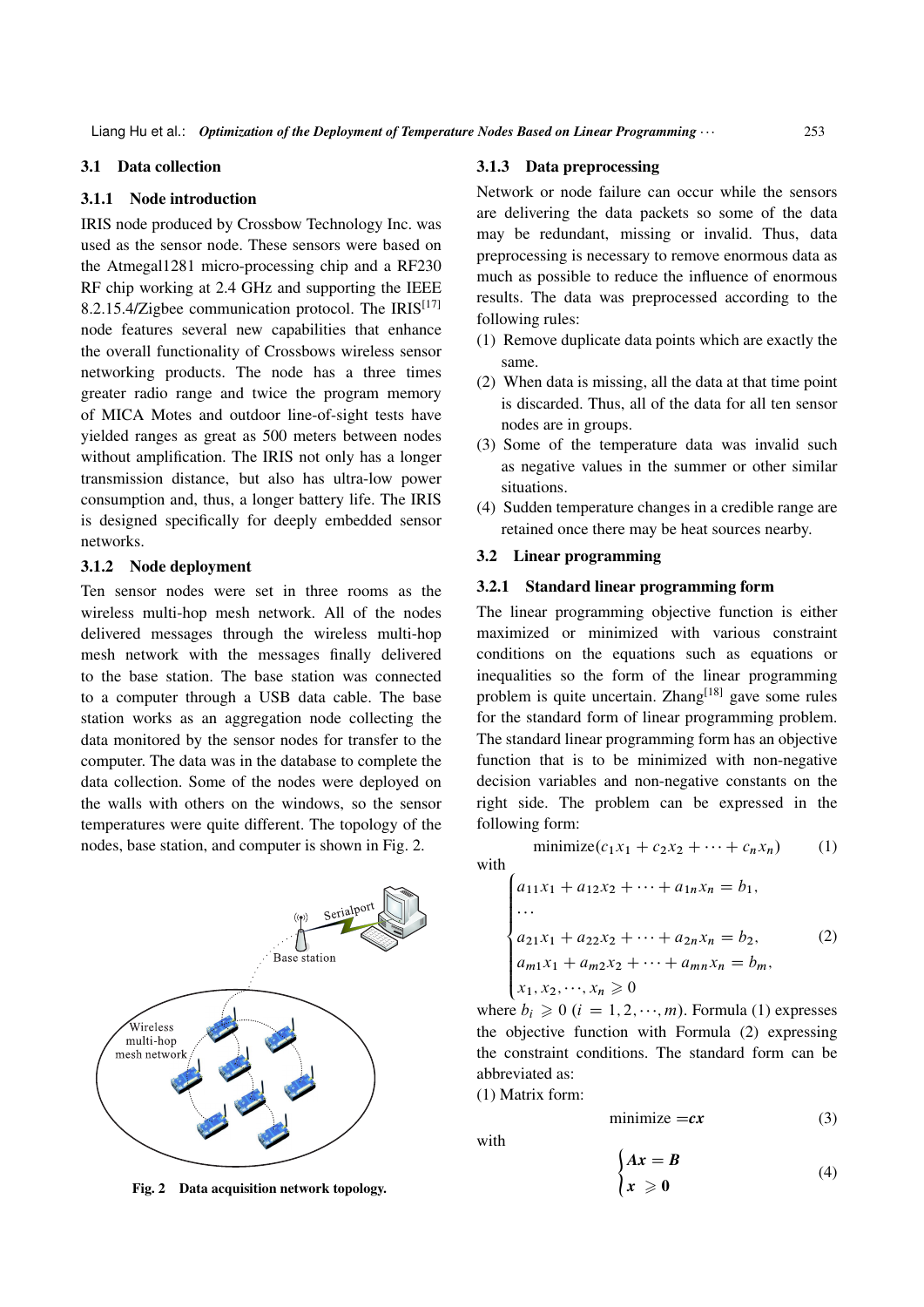(2) Vector form:

minimize  $= cx$  (5)

with

$$
\begin{cases} \sum_{j=1}^{n} x_j \mathbf{P}_j = \mathbf{B}, \\ x_1, x_2, \dots, x_n \ge 0 \end{cases}
$$
 (6)

where

$$
c = (c_1, c_2, \dots, c_n),
$$
  
\n
$$
A = \begin{pmatrix} a_{11} & a_{12} & \cdots & a_{1n} \\ a_{21} & a_{22} & \cdots & a_{2n} \\ \vdots & \vdots & \cdots & \vdots \\ a_{m1} & a_{m2} & \cdots & a_{mn} \end{pmatrix},
$$
  
\n
$$
B = \begin{pmatrix} b_1 \\ b_2 \\ \vdots \\ b_m \end{pmatrix},
$$
  
\n
$$
x = (x_1, x_2, \dots, x_n),
$$
  
\n
$$
P_j = \begin{pmatrix} a_{1j} \\ a_{2j} \\ \vdots \\ a_{mj} \end{pmatrix}.
$$

#### 3.2.2 Data analysis

The data consisted of 3500 data points altogether for 10 sensors. 2000 data points were used as the tested training data with the remaining 1500 points used as the test data in 3 groups. The first step was to assure the objective function and constraint conditions, which is a key step. The objective function should be relatively stable so that the accuracy of the predicted

#### 254 *Tsinghua Science and Technology, June* 2013, 18(3): 250-258

values should be only fluctuating small amount as the test data changes. Various factors can affect the temperature differences between the sensors, such as the room size, the appearance of new heat sources, and different amounts of sunlight in the room. Yun and Zhang $[2]$  pointed out that, in addition to the heating system, the indoor temperature is mainly affected by the amount of sunlight when the solar elevation angle is constant. The data in Fig. 3 shows that the fluctuations in the sensor nodes differ with the temperatures of the sensors on the windows changing faster than those on the wall. The temperature extremes shown in Fig. 3 show the temperature ranges for the ten sensors for the training data. Based on the analysis above, the calculation method for coefficients  $c_i$  in Formula (1) can be specified artificially as:

$$
\begin{cases} c_i = \frac{d_{10}}{d_i}, 1 \leq i \leq 9; \\ c_{10} = -\sum_{j=1}^{9} c_j \end{cases} \tag{7}
$$

where  $d_i$  expresses the average temperature of sensor  $i$ .

After defining the objective function, the next step is to determine the constraints for the equations. The location factors are taken into account as relationships between the sensors in the same room or between sensors on the window or on the wall. The sensors in the same room usually have similar temperatures. Also, sensors on the windows often receive more direct sunlight than the sensors on the walls so that more sunlight will result in higher temperatures $[1]$ . Thus, their temperature differences can be used as constraint conditions. In addition, the average temperature can also be used as an equation. Thus, there are a total of 13



Fig. 3 Training data.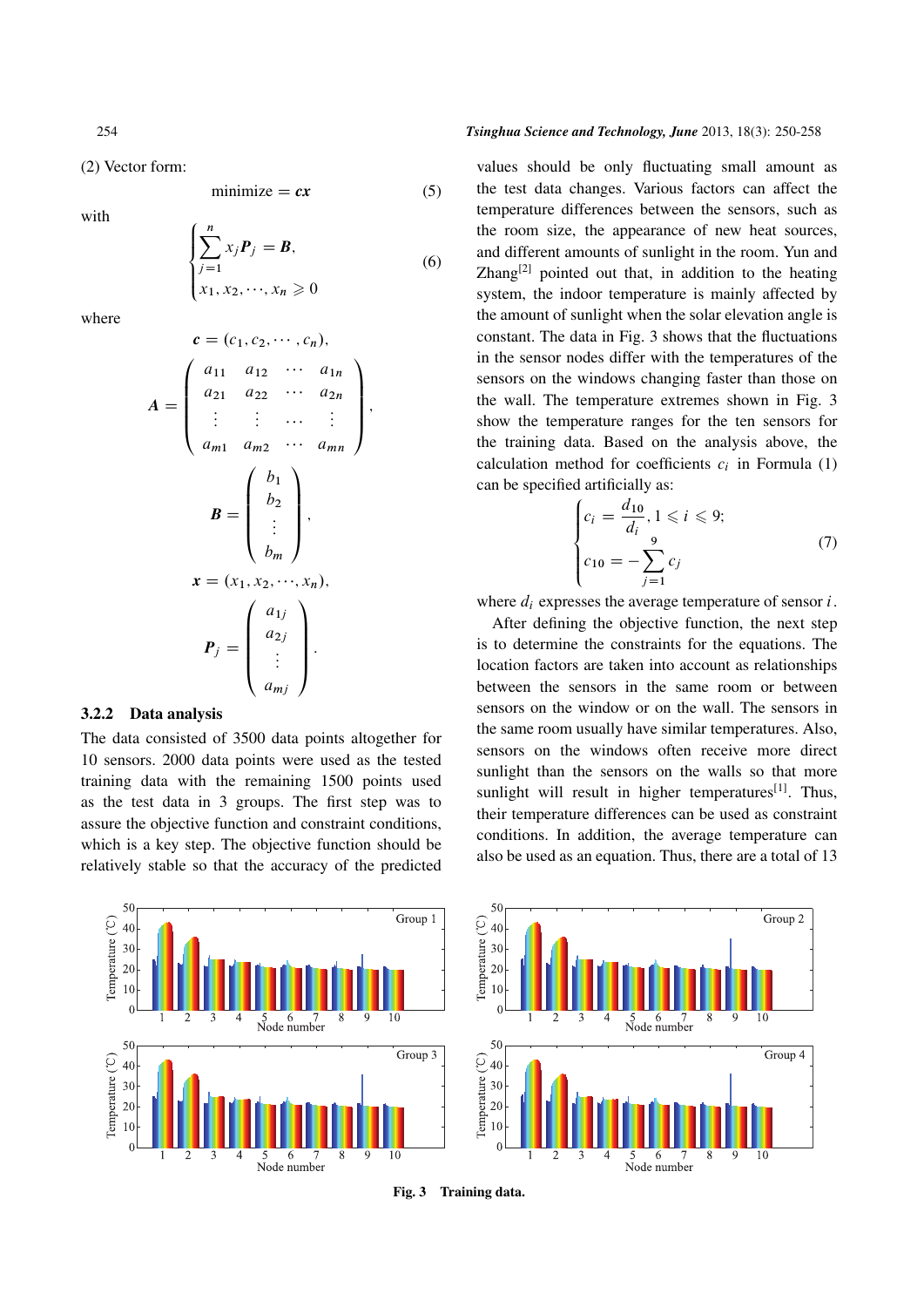$\lambda$  $\mathbf{I}$  $\mathbf{I}$  $\mathbf{I}$  $\mathbf{I}$  $\mathbf{I}$  $\mathbf{I}$  $\mathbf{I}$  $\mathbf{I}$  $\mathbf{I}$  $\mathbf{I}$  $\mathbf{I}$  $\mathbf{I}$  $\mathbf{I}$  $\mathbf{I}$  $\mathbf{I}$  $\mathbf{I}$  $\mathbf{I}$  $\mathbf{I}$  $\mathbf{I}$  $\mathbf{I}$  $\mathbf{I}$  $\mathbf{I}$  $\mathbf{I}$  $\mathbf{I}$ A

,

inequalities as the constraint conditions. The constraint conditions are expressed as a coefficient matrix *A* and a constant vector *B*:

$$
Ax \leqslant B \tag{8}
$$

$$
\text{where } A = \begin{pmatrix}\n1 & 1 & 1 & 1 & 1 & 1 & 1 & 1 & 1 \\
-1 & -1 & -1 & 0 & -1 & -1 & -1 & 0 & 0 & 0 \\
-1 & -1 & -1 & -1 & 0 & 0 & 0 & -1 & -1 & -1 \\
0 & 0 & 0 & 1 & 1 & 1 & 1 & 1 & 1 & 1 & 1 \\
1 & 1 & 1 & 0 & 0 & 0 & 0 & 0 & 0 & 0 \\
0 & 0 & 0 & 1 & 1 & 1 & 0 & 0 & 0 & 0 \\
0 & 0 & 0 & 1 & 0 & 0 & 0 & 0 & 0 & 0 \\
-1 & -1 & 0 & 0 & 0 & 0 & 0 & 0 & 0 & 0 \\
-1 & 0 & -1 & 0 & 0 & 0 & 0 & 0 & 0 & 0 \\
0 & 0 & 0 & -1 & -1 & 0 & 0 & 0 & 0 & 0 \\
0 & 0 & 0 & -1 & 0 & 0 & 0 & 0 & -1 & -1 \\
0 & 0 & 0 & 0 & 0 & 0 & 0 & 0 & 0 & -1 & -1\n\end{pmatrix}
$$
\n
$$
\begin{pmatrix}\n249.83 \\
-120.35 \\
-150.97 \\
188.59 \\
-45.47 \\
148.91 \\
-39.70 \\
-40.62 \\
-40.22 \\
-39.40 \\
-42.41 \\
-42.56\n\end{pmatrix}.
$$

Only the constant vector of group 1 is listed here, since the vectors are similar.

The genetic algorithm in Matlab is used with these coefficients and the training data to calculate the objective function. The objective function does not have physical meaning but is still useful. The objective is to improve the prediction accuracy.

The last step is to predict the value at a specific node using the objective function result with the known minimum and the coefficients of the objective function with  $n-1$  of the *n* variables  $x_i$  in Formula (1). The unknown sensor temperature can be found from

$$
x_n = \frac{c_1 x_1 + c_2 x_2 + \dots + c_{n-1} x_{n-1} - \text{mins}}{c_n} \tag{9}
$$

where "mins" represents the calculated minimum value in Formula (1).

#### 3.3 Result analysis

The 3500 temperature data points for the ten sensors in three rooms included 2500 points taken around 15:50 which were divided into 5 groups with the continuous five sets of data are allocated into different groups with the timestamp differences in each group being in multiples of 5. The remaining 1000 points collected at different times were assigned to two groups. The 5th sensor was selected as the unknown based on how the average temperature decreased. The test data for the 5th sensor is shown in Fig. 4.

The objective function results for the four groups are listed in Tables 1-3 while the prediction accuracies are shown in Figs. 5-7.

As can be seen in Fig. 6, the result for test 2 is satisfactory with the prediction accuracy ranging from 89.41% to 99.98%. The average accuracy is



Fig. 4 Test data for the fifth node used for predictions.

|       | Table 1 Objective function results for test 1 training |  |  |  |
|-------|--------------------------------------------------------|--|--|--|
| data. |                                                        |  |  |  |

|         | Objective function | Average prediction      |
|---------|--------------------|-------------------------|
|         | minimum            | $\alpha$ ccuracy $(\%)$ |
| Group 1 | 20.78              | 90.59                   |
| Group 2 | 20.55              | 90.59                   |
| Group 3 | 20.66              | 89.88                   |
| Group 4 | 20.70              | 92.48                   |
|         |                    |                         |

Table 2 Objective function results for test 2 training data.

|         | Objective function | Average prediction |  |  |
|---------|--------------------|--------------------|--|--|
|         | minimum            | $accuracy (\%)$    |  |  |
| Group 1 | 20.73              | 97.62              |  |  |
| Group 2 | 20.72              | 97.83              |  |  |
| Group 3 | 20.67              | 96.31              |  |  |
| Group 4 | 20.68              | 96.78              |  |  |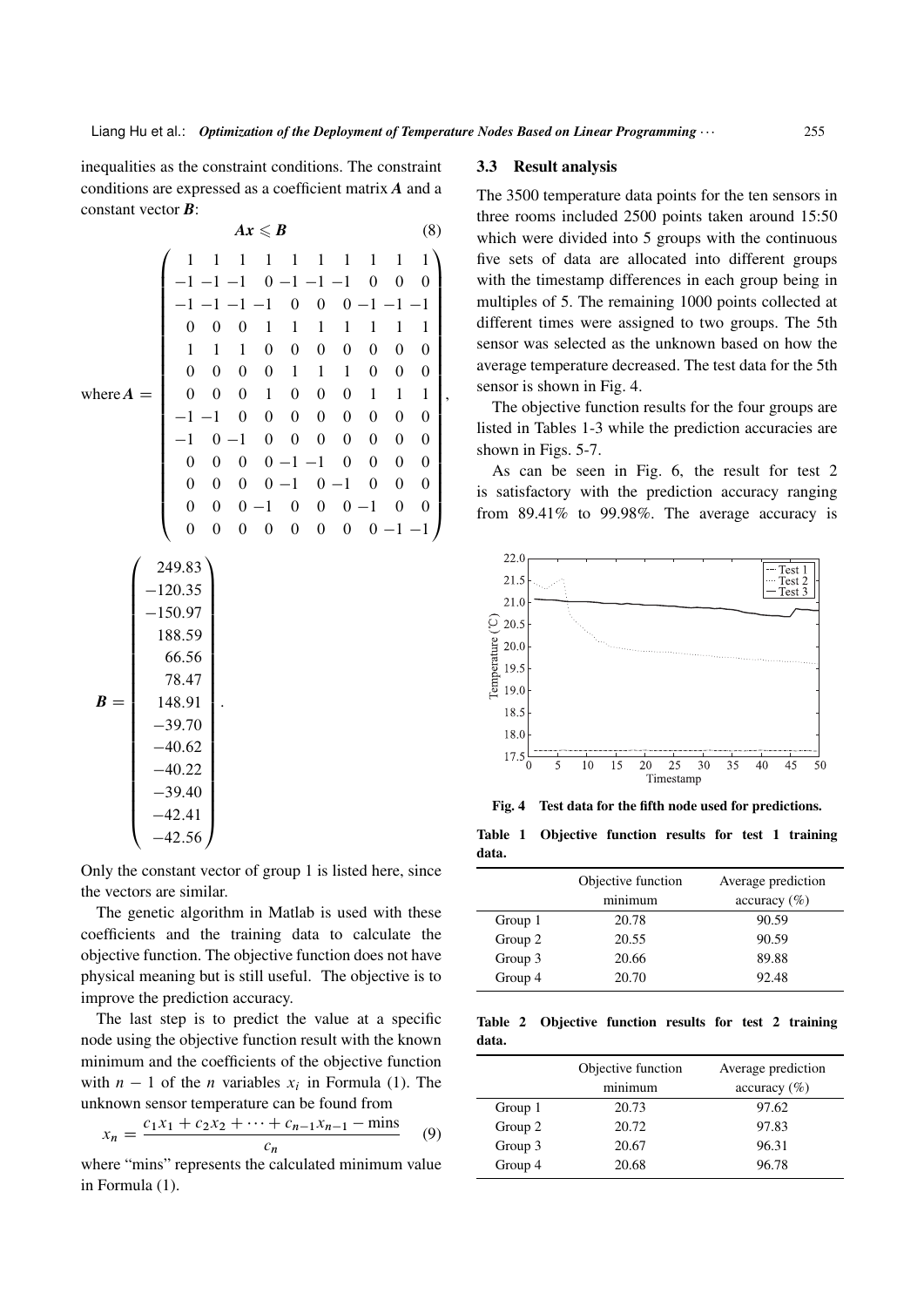Table 3 Objective function results for test 3 training data.

|         | Objective function<br>minimum | Average prediction<br>$\alpha$ ccuracy $(\%)$ |
|---------|-------------------------------|-----------------------------------------------|
| Group 1 | 20.70                         | 89.58                                         |
| Group 2 | 20.70                         | 89.73                                         |
| Group 3 | 20.72                         | 87.35                                         |
| Group 4 | 20.62                         | 87.85                                         |



Fig. 5 Prediction accuracy for sensors for test 1 training data.



Fig. 6 Prediction accuracy for sensors for test 2 training data.



Fig. 7 Prediction accuracy for sensors for test 3 training data.

#### 256 *Tsinghua Science and Technology, June* 2013, 18(3): 250-258

97.07%. However, for test data 1 and 3 in Figs. 5 and 7, the average accuracy dropped to 91.47% and 88.63% because at the different times of day, the temperature ratios between sensors differed. In this case, historical data can be used to predict the sensor temperatures for the same time of day. The prediction accuracy will be slightly lower for different times of day.

In each season, the temperatures of a point are similar at the time of day. In the IOT, the sensor power consumption is related to its sampling rate with high sampling rates having high power consumption. This model provides a method to appropriately reduce node sampling rates. High frequency sampling can be used for a short time, for example, for one day. After enough historical data is collected, the data can be used to reduce the sampling rate of some nodes.

In addition, if a node becomes disabled, the temperature can be easily predicted as long as there is historical data for all the sensors and current data for the other sensors in the current time. This method can also be used to reduce the number of nodes deployed for long-term monitoring with all these methods reducing energy consumption.

Thus, this analysis can be used to predict the data for any node given the right training data for the circumstance with current data from other nodes.

#### 4 Conclusions

The model in this article makes use of historical data and current data from other sensors to relatively accurately predict a sensor's temperature with an average prediction accuracy of 97.0%.

The method provides another way to optimize sensor deployment to reduce sensor energy consumption in addition to similar studies<sup>[8-10, 13, 14]</sup>. Successful predictions of sensor temperatures mean that the number of sensors can be reduced, the sampling rate can be reduced, and even temporary sensor failure can be covered. This can also be used to optimize the sensor deployment and reduce battery power consumption and the number of battery replacements.

A quantitative analysis of how to reduce the sampling rate will require testing with much more historical data.

#### Acknowledgements

This work was supported in part by the National High-Tech Research and Development (863) Program of China (No. 2011AA010101), the National Natural Science Foundation of China (Nos. 61103197 and 61073009), the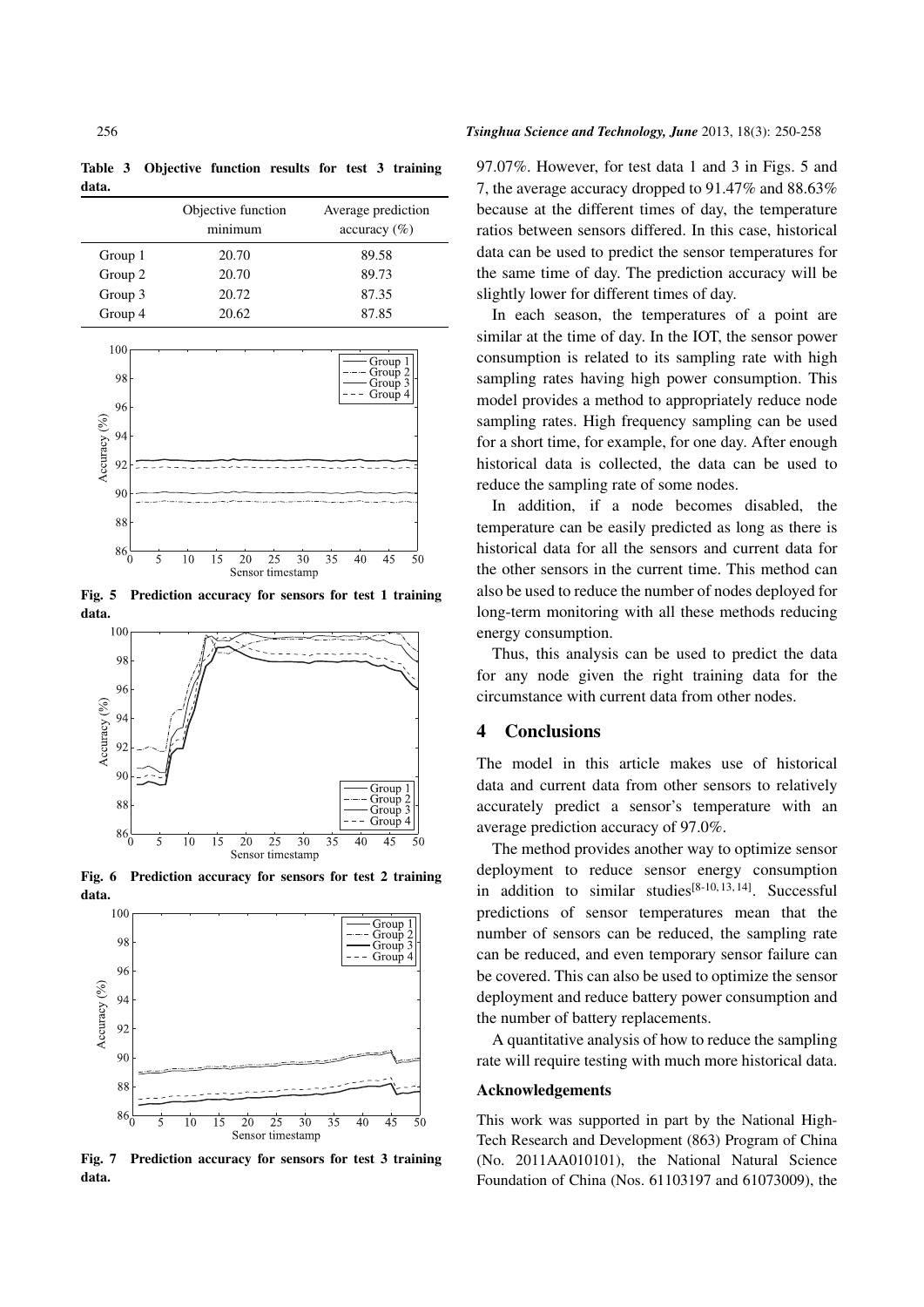Science and Technology Key Project of Jilin Province (No. 2011ZDGG007), the Youth Foundation of Jilin Province of China (No. 201101035), and the Fundamental Research Funds for the Central Universities of China (No. 200903179).

#### References

- [1] J. Hu, J. Song, M. Zhang, and X. Kang, Topology optimization for urban traffic sensor network, *Tsinghua Science and Technology*, vol. 13, no. 2, pp. 229-236, Apr. 2008.
- [2] X. Yun and J. Zhang, Research of interrelationship between sun elevation angle and air and soil temperatures in solar greenhouse during winter, (in Chinese), *Journal of Inner Mongolia Institute of Agriculture and Animal Husbandry*, vol. 13, no. 4, pp. 74-79, Dec. 1992.
- [3] J. Zhang, W. Zhong, H. Wu, Z. Xu, Design and development information system for monitoring dangerous goods based on internet of things, presented at the 2011 International Conference on Electric Technology and Civil Engineering, Lushan, China, 2011.
- [4] K. Wang and K. Cai, Design of field information monitoring platform based on the internet of things, presented at the International Workshop on Internet of Things, Changsha, China, 2012.
- [5] N. Xian, X. Chen, and C. Liu, Development of safety monitoring system based on WSN, (in Chinese), presented at the 2nd Annual Conference on Electrical and Control Engineering, Yichang, China, 2011.
- [6] B. Chang and X. Zhang, Indoor temperature and humidity monitoring system based on WSN and fuzzy strategy, presented at the International Conference on Computer, Informatics, Cybernetics and Applications 2011, Hangzhou, China, 2012.
- [7] K. Katabira, H. Zhao, R. Shibasaki, M. Sekine, K. Sezaki, Crowds flow detection and indoor temperature monitoring for advanced air-conditioning control, presented at the 27th Asian Conference on Remote Sensing, Ulaanbaatar, Mongolia, 2006.
- [8] R. Shi, An MID-based load balancing approach for topicbased pub-sub overlay construction, *Tsinghua Science and Technology*, vol. 16, no. 6, pp. 589-600, Dec. 2011.



Liang Hu received his MEng and PhD degrees in computer science from Jilin University in 1993 and 1999. Currently, he is a professor and doctoral supervisor at the College of Computer Science and Technology, Jilin University, China. His research areas are network security and distributed computing, including theories,

models, and algorithms of PKI/IBE, IDS/IPS, and grid computing. He is a member of the China Computer Federation.

- [9] N. Hu and D. Zhang, Optimized placement of nodes for target detection in sensor networks, (in Chinese), *Journal of Xian Jiaotong University*, vol. 40, no. 8, pp. 906-910, Aug. 2006.
- [10] J. Long and W. Gui, Node deployment strategy optimization for wireless sensor network with mobile base station, *Central South University of Technology*, vol. 19, no. 2, pp. 453-458, Feb. 2012.
- [11] L. Ren, The optimized deployment strategy in wireless sensor networks, (in Chinese), Ph.D. dissertation, Ocean University of China, China, 2009.
- [12] R. Li, J. Liu, and X. Li, A networking scheme for transmission line on-line monitoring system based on IOT, presented at the 8th International Conference on Computing Technology and Information Management, Seoul, Republic of Korea, 2012.
- [13] L. Zhang, An IOT system for environmental monitoring and protecting with heterogeneous communication networks, presented at the 6th International ICST Conference on Communications and Networking in China, Harbin, China, 2011.
- [14] A. Jimenez, S. Jimenez, P. Lozada, C. Jimenez, Wireless sensors network in the efficient management of greenhouse crops, presented at the 9th International Conference on Information Technology, Las Vegas, NV, United States, 2012.
- [15] Z. Wu, Z. Liu, X. Huang, J. Liu, Real-time indoor monitoring system based on wireless sensor networks, presented at the 5th International Symposium on Instrumentation Science and Technology, Shenyang, China, 2009.
- [16] Z. Sheng, Linear programming problem solution based on Matlab, *Computer & Digital Engineering*, vol. 40, no. 10, pp. 26-28, Oct. 2012.
- [17] Crossbow Technology, Introduction for IRIS node, http://bullseye.xbow.com:81/Products/productdetails.aspx? sid=264, 2012.
- [18] X. Zhang, *Linear Programing*, (in Chinese), Hangzhou, China: Zhejiang University Press, 2009, pp. 24-41.



Zhengyu Zhang received his BS degree in computer science from Jilin University in 2012. Now He is a master degree candidate of the College of Computer Science and Technology, Jilin University, China. His current research area is the architecture of the Internet of Things.